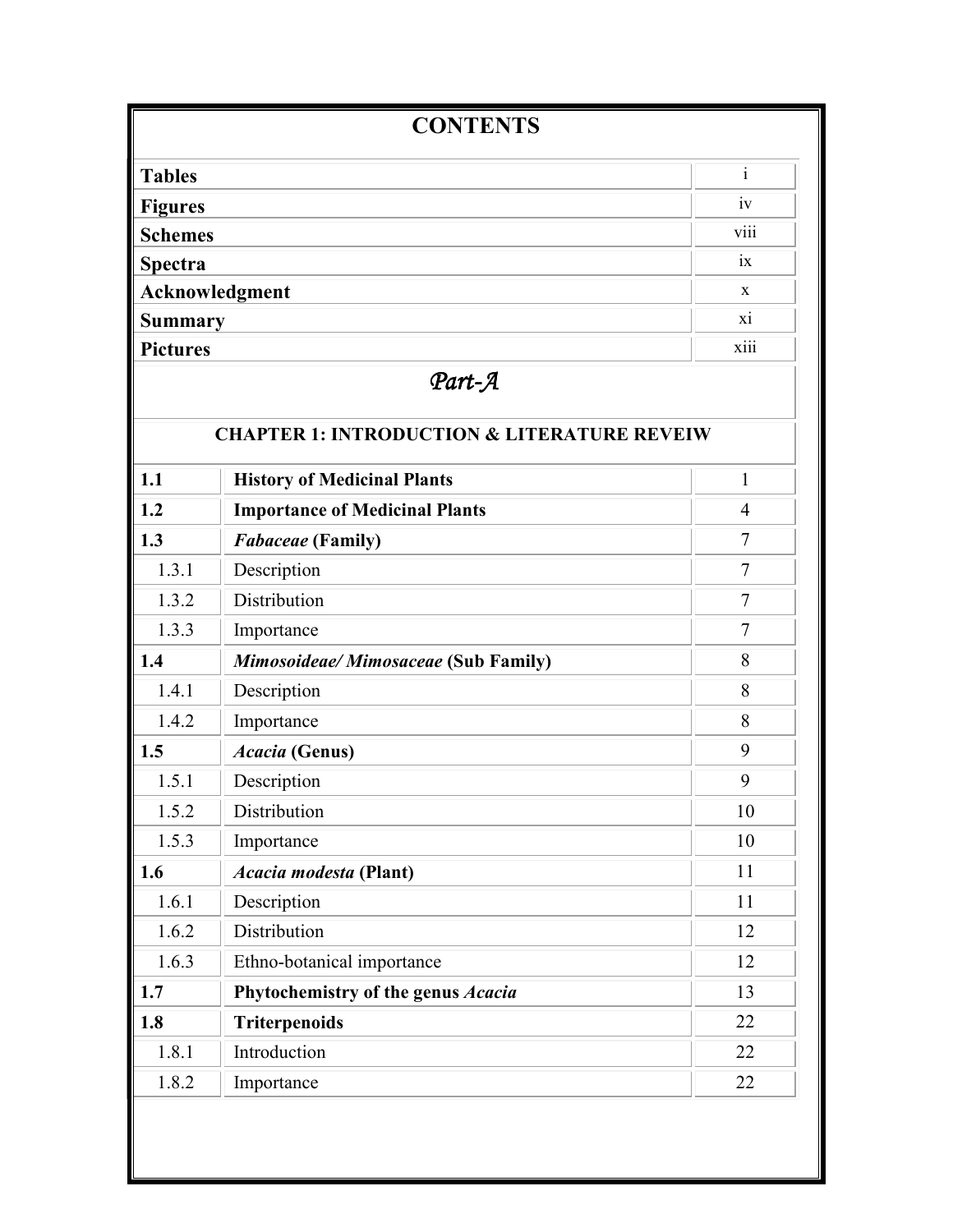| 1.8.3   | Biosynthesis of triterpenoids                                         | 23 |
|---------|-----------------------------------------------------------------------|----|
| 1.8.4   | <b>Cyclization of Squalene</b>                                        | 27 |
| 1.8.5   | Oxidative Cyclization of Squalene or 2, 3-Epoxy Squalene              | 29 |
| 1.8.6   | Cyclization of Squalene Epoxide in Chair-Chair-Chair-Boat<br>Sequence | 29 |
| 1.8.7   | Cyclization of Squalene Epoxide in Chair-Boat-Chair-Boat<br>Sequence  | 29 |
| 1.9     | Aims and objectives                                                   | 35 |
|         | <b>CHAPTER 2: MATERIALS AND METHODS</b>                               |    |
| 2.1     | <b>General Experimental Conditions</b>                                | 36 |
| 2.1.1   | Physical constant                                                     | 36 |
| 2.1.2   | Spectroscopy                                                          | 36 |
| 2.1.3   | Isolation and Purification of Compounds                               | 37 |
| 2.1.3.1 | Column Chromatography                                                 | 38 |
| 2.1.3.2 | Thin Layer Chromatography                                             | 38 |
| 2.1.4   | <b>Spray Reagents for Visualization of Spots</b>                      | 38 |
| 2.1.4.1 | Vanillin-Phosphoric Acid                                              | 38 |
| 2.1.4.2 | Ceric Sulphate-Sulphuric Acid                                         | 38 |
| 2.1.4.3 | Dragendorff's 's Reagent                                              | 38 |
| 2.1.4.4 | Iodine solution                                                       | 39 |
| 2.2     | <b>Phytochemical Investigation</b>                                    |    |
| 2.2.1   | Plant material                                                        | 40 |
| 2.2.2   | Extraction                                                            | 40 |
| 2.2.3   | Fractionation                                                         | 40 |
| 2.2.4   | Screening for Different Groups of Compounds                           | 42 |
| 2.2.5   | Compounds isolated from Acacia modesta                                | 43 |
| 2.2.6   | Characterization of Compounds                                         | 45 |
| 2.2.6.1 | Characterization of Compound (1)                                      | 45 |
| 2.2.6.2 | Characterization of Compound (2)                                      | 46 |
| 2.2.6.3 | Characterization of Compound (3)                                      | 47 |
| 2.2.6.4 | Characterization of Compound (4)                                      | 48 |
| 2.3     | <b>Pharmacological Investigations</b>                                 |    |
| 2.3.1   | Antibacterial activity                                                | 49 |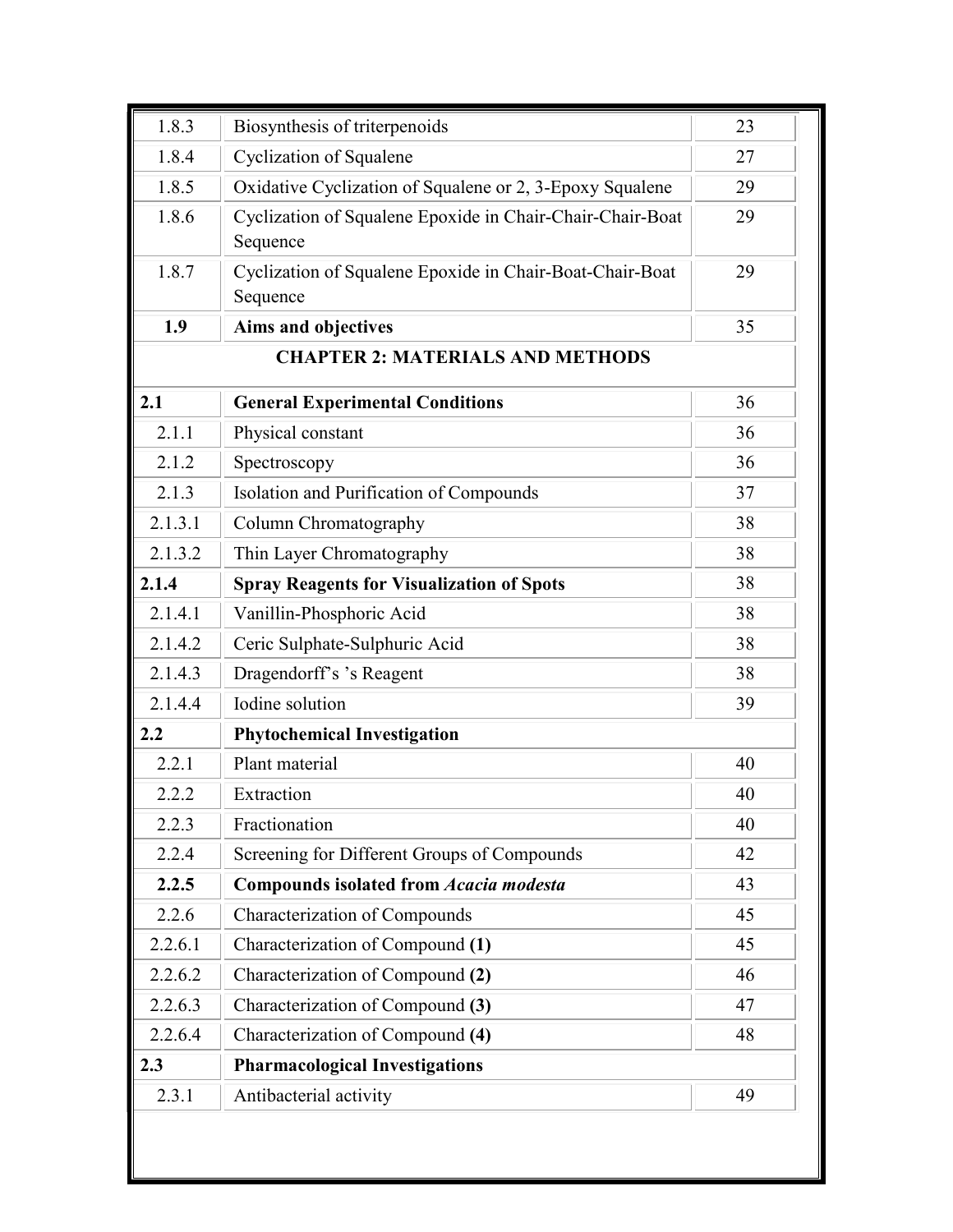| 2.3.2 | Anti fungal activity                       | 52 |
|-------|--------------------------------------------|----|
| 2.3.3 | Phytotoxic activity                        | 54 |
| 2.3.4 | Insecticidal activity                      | 56 |
| 2.3.5 | Brine-Shrimp lethality bioassay            | 58 |
| 2.3.6 | Haemagglutination activity                 | 59 |
| 2.3.7 | Anti termite activity                      | 60 |
| 2.3.8 | Nitric Oxide Free Radical Scavenging Assay | 61 |
| 2.3.9 | Effects on Rabbit's Jejunum preparation    | 62 |

## CHAPTER 3: RESULTS AND DISCUSSION

| <b>Phytochemical Investigations</b>                    | 65  |
|--------------------------------------------------------|-----|
| Screening for different groups of compounds            | 65  |
| <b>Structure elucidation of isolated compounds</b>     | 66  |
| Compound (1)                                           | 66  |
| Compound (2)                                           | 69  |
| Compound (3)                                           | 72  |
| Compound (4)                                           | 74  |
| Gas Chromatography-Mass Spectrometry of essential oils | 76  |
| <b>Pharmacological Investigations</b>                  |     |
| Antibacterial activity                                 | 80  |
| Anti fungal activity                                   | 91  |
| Phytotoxic activity                                    | 99  |
| Insecticidal activity                                  | 104 |
| Brine-Shrimp lethality bioassay                        | 108 |
| Haemagglutination activity                             | 114 |
| Anti termite bioassay                                  | 116 |
| Nitric Oxide Free Radical Scavenging Assay             | 118 |
| Effects on Rabbit's Jejunum preparation                | 124 |
|                                                        |     |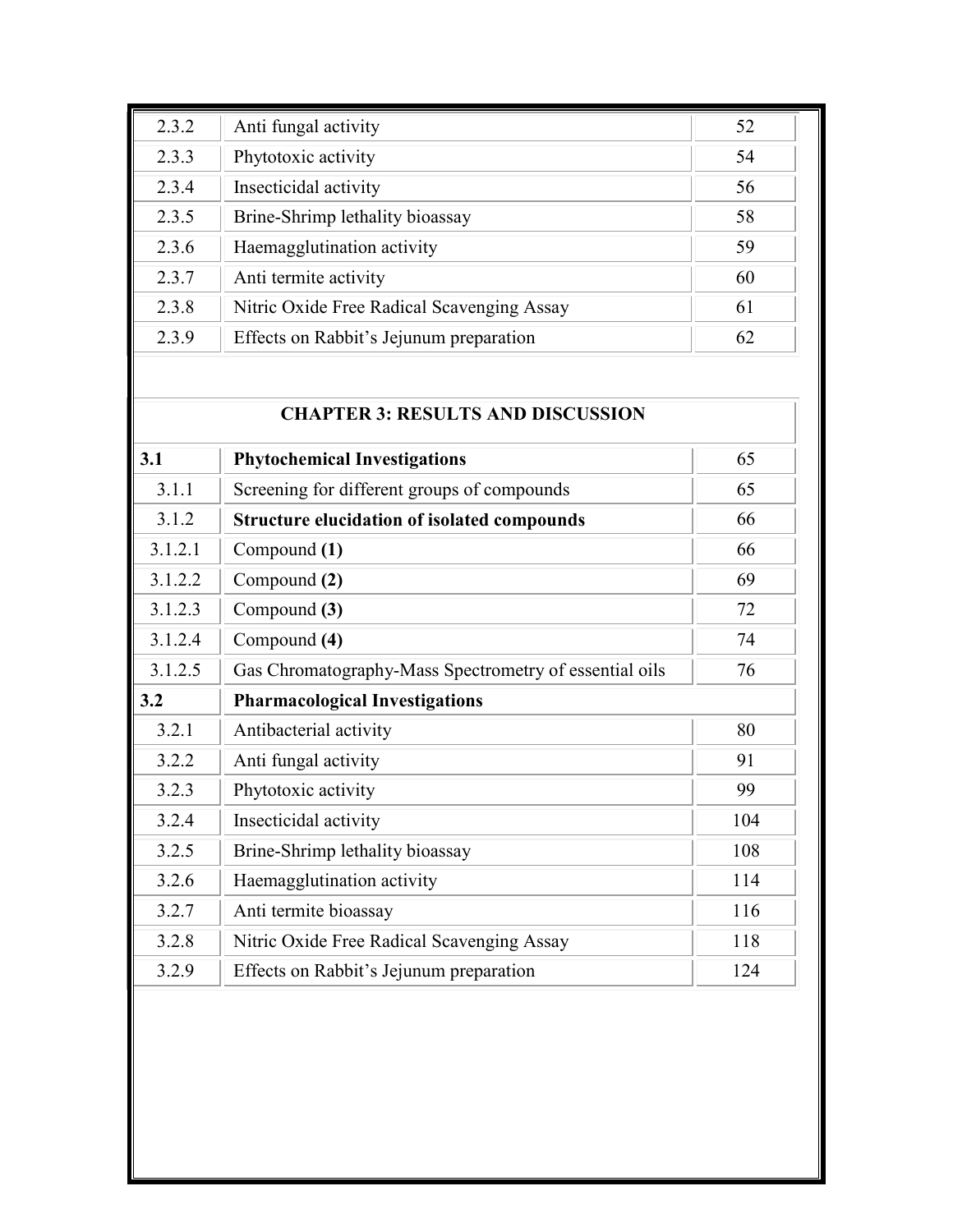| PART-B                                                 |                                             |     |  |
|--------------------------------------------------------|---------------------------------------------|-----|--|
| <b>CHAPTER 4: INTRODUCTION &amp; LITERATURE REVIEW</b> |                                             |     |  |
| 4.1                                                    | <i><b>Rhamnaceae (Family)</b></i>           | 128 |  |
| 4.1.1                                                  | Description                                 | 128 |  |
| 4.1.2                                                  | Distribution                                | 128 |  |
| 4.1.3                                                  | Importance                                  | 128 |  |
| 4.2                                                    | Zizyphus (Genus)                            | 129 |  |
| 4.2.1                                                  | Description                                 | 129 |  |
| 4.2.2                                                  | Distribution                                | 129 |  |
| 4.2.3                                                  | Importance                                  | 130 |  |
| 4.3                                                    | Zizyphus jujuba (Plant)                     | 131 |  |
| 4.3.1                                                  | Description                                 | 131 |  |
| 4.3.2                                                  | Distribution                                | 131 |  |
| 4.3.3                                                  | Ethno-botanical uses                        | 132 |  |
| 4.4                                                    | Phytochemistry of genus Zizyphus            | 133 |  |
| 4.5                                                    | <b>Flavonoids</b>                           | 148 |  |
| 4.5.1                                                  | Introduction                                | 148 |  |
| 4.5.2                                                  | Importance of Flavonoids                    | 152 |  |
| 4.5.3                                                  | Biosynthesis of Flavonoids                  | 154 |  |
| 4.5.3.1                                                | Flavonoids formation                        | 154 |  |
| 4.5.3.2                                                | <b>Flavanone Formation</b>                  | 159 |  |
| 4.5.3.3                                                | <b>Isoflavone Formation</b>                 | 160 |  |
| 4.5.3.4                                                | <b>Flavone Formation</b>                    | 161 |  |
| 4.5.3.5                                                | <b>Flavonol Formation</b>                   | 162 |  |
|                                                        | <b>CHAPTER 5: EXPERIMENTAL</b>              |     |  |
| 5.1                                                    | <b>General Experimental Conditions</b>      | 163 |  |
| 5.2                                                    | <b>Phytochemical Investigations</b>         | 163 |  |
| 5.2.1                                                  | Plant material                              | 163 |  |
| 5.2.2                                                  | Extraction                                  | 163 |  |
| 5.2.3                                                  | Fractionation                               | 163 |  |
| 5.2.4                                                  | Screening for different groups of compounds | 165 |  |
|                                                        |                                             |     |  |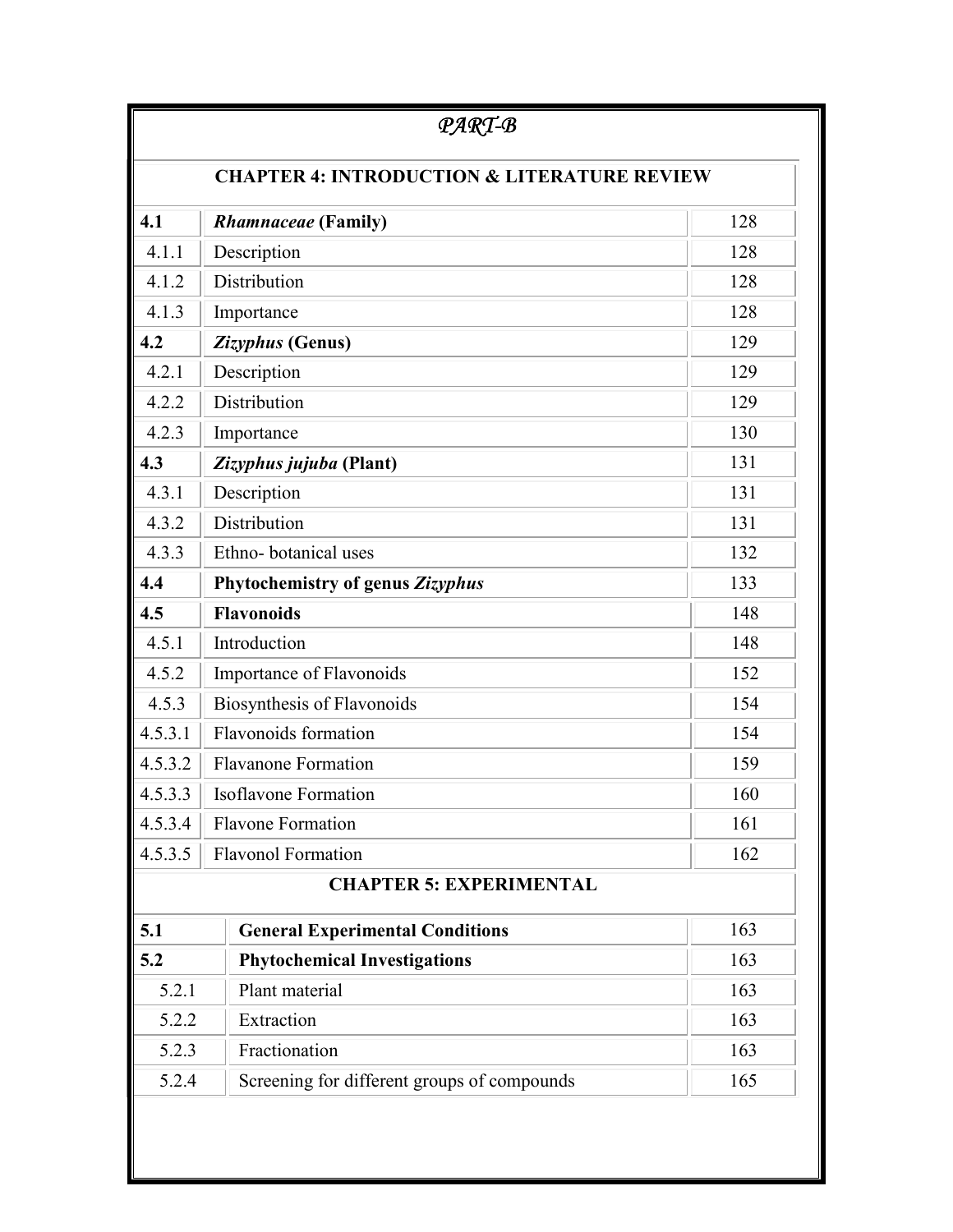| 5.2.5   | Compounds isolated from Zizyphus jujuba     | 165 |
|---------|---------------------------------------------|-----|
| 5.2.5.1 | Characterization of Compound (5)            | 167 |
| 5.2.5.2 | Characterization of Compound (6)            | 168 |
| 5.2.5.3 | Characterization of Compound (7)            | 169 |
| 5.2.5.4 | Characterization of Compound (8)            | 170 |
|         |                                             |     |
| 5.3     | <b>Pharmacological Investigations</b>       |     |
| 5.3.1   | Antibacterial activity                      | 171 |
| 5.3.2   | Antifungal activity                         | 171 |
| 5.3.3   | Phytotoxic activity                         | 171 |
| 5.3.4   | Insecticidal activity                       | 171 |
| 5.3.5   | Brine-Shrimp lethality bioassay             | 171 |
| 5.3.6   | Haemagglutination activity                  | 171 |
| 5.3.7   | Anti termite bioassay                       | 171 |
| 5.3.8   | Nitric Oxide free radical scavenging assay  | 172 |
| 5.3.9   | Effects on Rabbit's Jejunum Preparations    | 172 |
|         | <b>CHAPTER 6: RESULTS AND DISCUSSION</b>    |     |
| 6.1     | <b>Phytochemical Investigations</b>         |     |
| 6.1.1   | Screening for different groups of compounds | 173 |
| 6.1.2   | <b>Structure elucidation of Compounds</b>   | 174 |
| 6.1.2.1 | Structure elucidation of compound (5)       | 174 |
| 6.1.2.2 | Structure elucidation of compound (6)       | 176 |
| 6.1.2.3 | Structure elucidation of compound (7)       | 180 |
| 6.1.2.4 | Structure elucidation of compound (8)       | 184 |
| 6.2     | <b>Pharmacological Investigations</b>       | 187 |
| 6.2.1   | Antibacterial activity                      | 187 |
| 6.2.2   | Antifungal activity                         | 198 |
| 6.2.3   | Phytotoxic activity                         | 205 |
|         |                                             | 210 |
| 6.2.4   | Insecticidal activity                       |     |
| 6.2.5   | Brine-Shrimp lethality bioassay             | 215 |
| 6.2.6   | Haemagglutination activity                  | 220 |